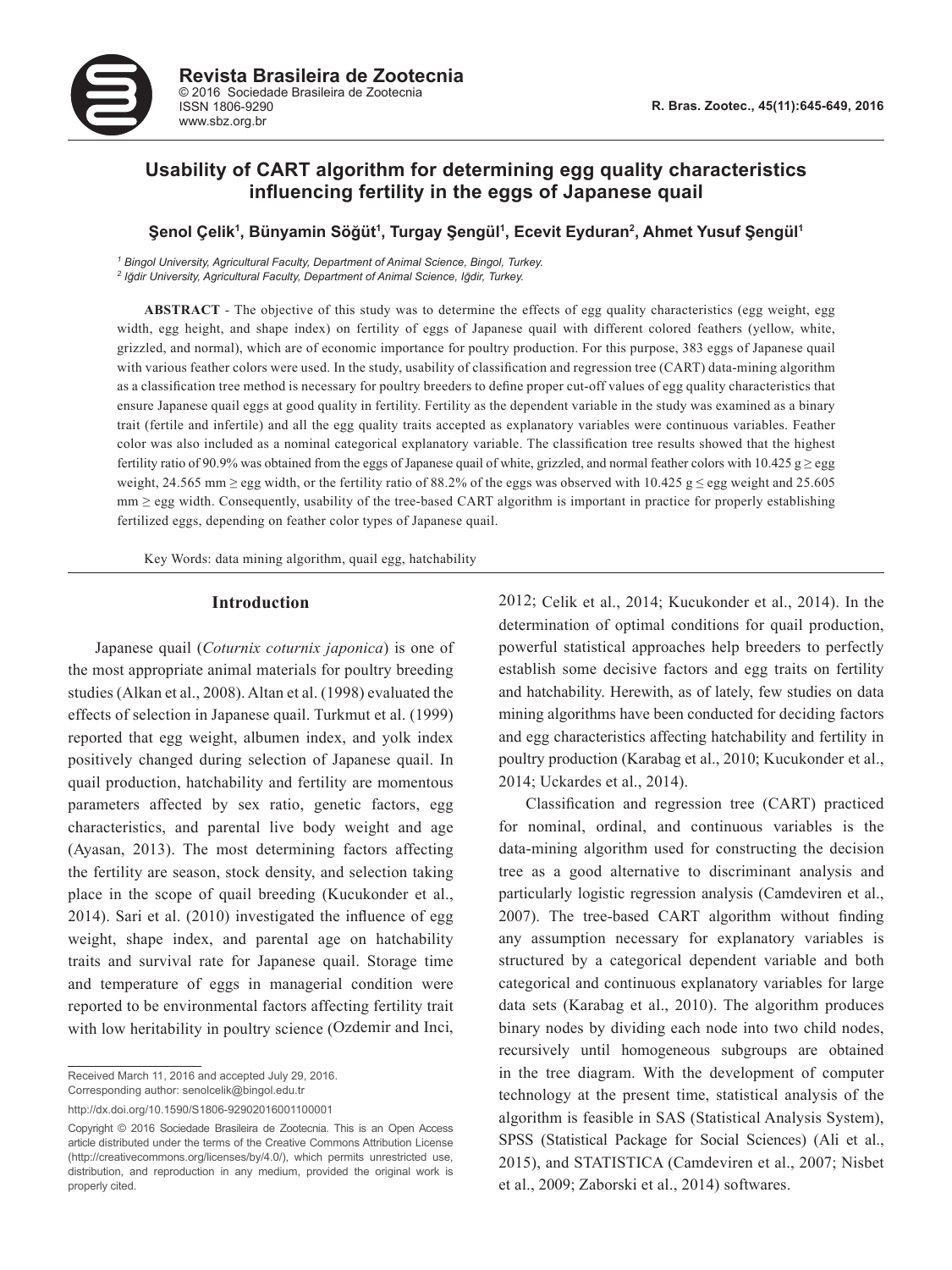In the classification problems, usage of various datamining algorithms for animal science has recently been recorded for beef cattle (Grzesiak et al., 2014; Kucukonder et al., 2015), dairy cattle (Grzesiak et al., 2010; Grzesiak et al., 2011; Zaborski et al.*,* 2014; Bayram et al., 2015), and fisheries science (Topal et al., 2010). Yet, application of data-mining algorithms for poultry science has been scarce for Japanese quail (Kucukonder et al., 2014; Uckardes et al., 2014) and Chukar partridge (*Alectoris chukar*) (Karabag et al., 2010). Among the researchers, Uckardes et al. (2014) preferred CHAID (chi-square automatic interaction detector) data-mining algorithm to identify the effects of genotype, season, and cage stocking on fertility for Japanese quail, while Kucukonder et al. (2014) described the influence of season, selection, and cage stocking on fertility of Japanese quail with several classification algorithms. However, we have not yet found the published article on establishing the effect of some egg quality characteristics on fertility for Japanese quail eggs having economic importance for poultry production. The goal of the study was to establish egg quality traits (egg weight, egg width, egg height, and shape index) effecting fertility with the aid of CART data-mining algorithm. It is necessary for quail breeders to recognize proper cut-off values of egg quality characteristics that guarantee fertilized Japanese quail eggs at good quality.

## **Material and Methods**

The animal material of the current study was composed of 450 quail eggs laid by Japanese quail breeders with four different feather colors (yellow, white, grizzled, and normal) reared in Bingol Province, Turkey. They were housed on six floors, with 40 quail/floor for a time period of seven weeks. All the groups were fed the ration of 23% crude protein (CP) and 3100 kcal/kg metabolizable energy during the first week. At subsequent weeks, they were fed the ration of 20% CP and 3250 kcal/kg metabolizable energy. Quail eggs collected from all the color groups were measured as for weight, width, height, and shape index (egg width  $\times$ 100/egg height) and then placed in egg incubator. At the end of incubation time of 17 days, hatchability and early embryonic mortality were determined for 383 fertilized eggs, which were obtained from all hatching eggs.

We considered fertility as a binary dependent variable (coded as fertile and infertile). Independent continuous variables assessed in the study were egg quality characteristics, namely, egg weight, egg width, egg height, and shape index. In addition, feather color (yellow, white, grizzled, and normal) was used as a nominal independent variable.

The classification tree of the CART algorithm is recursively constructed by splitting a node (subset) into two child nodes (subsets) until homogenous subsets were produced. As a perfect alternative to logistic regression analysis, the tree-based CART algorithm detects significant explanatory variables affecting a dependent variable (Camdeviren et al., 2007).

We activated pruning option to remove redundant branches in the classification tree structure and regulated minimum numbers of quail in parent and child nodes as 10:5 to achieve classification performance at the highest level. V-fold cross validation is accepted as 10 in the CART algorithm. Accuracy of classification rate, sensitivity, and specificity were calculated as defined by Camdeviren et al. (2007).

In the study, CART analysis was conducted using the IBM SPSS 23 program.

### **Results**

Descriptive statistics of egg characteristics are given in Table 1. Independent variables affecting fertility in Japanese quails were determined by CART algorithm. The tree structure gives some cut off-values, which can contribute to quail breeders in practice (Figure 1). An example of the cut-off values in the tree construction for egg weight was 10.425 g. Nodes coded as 3, 7, 8, 10, 11, and 12 were terminal nodes, since they proved satisfactory homogeneity. Accuracy classification, sensitivity, and specificity ratios were found as 74%, 95.2%, and 21%, respectively. Classification and regression tree algorithm predicted the fertilized eggs at the very high ratio of 95.2%, which may be important in practice for Japanese quail breeders. In further investigations, different variables can also be examined. In the normalized importance, the feather color, as an explanatory variable, contributed to the classification tree at the highest ratio (100%). It was followed by egg width (72.7%), egg height (46.7%), and egg weight (39.1%) (data not shown).

Node 0 had the fertility ratio of 71.3% in the tree diagram structure and was split by a discriminator, such as egg weight, into two child nodes coded as Node 1

Table 1 - Descriptive statistics for egg characteristics

| Variable          | N   | Minimum | Maximum | Mean  | Standard<br>deviation |
|-------------------|-----|---------|---------|-------|-----------------------|
| Egg weight $(g)$  | 383 | 8.59    | 16.97   | 11.69 | 1.14                  |
| Egg width $(mm)$  | 383 | 16.89   | 29.94   | 25.71 | 1.03                  |
| Egg height $(mm)$ | 383 | 25.82   | 40.51   | 33.33 | 1.64                  |
| Shape index       | 383 | 45 78   | 96.58   | 77 27 | 3.96                  |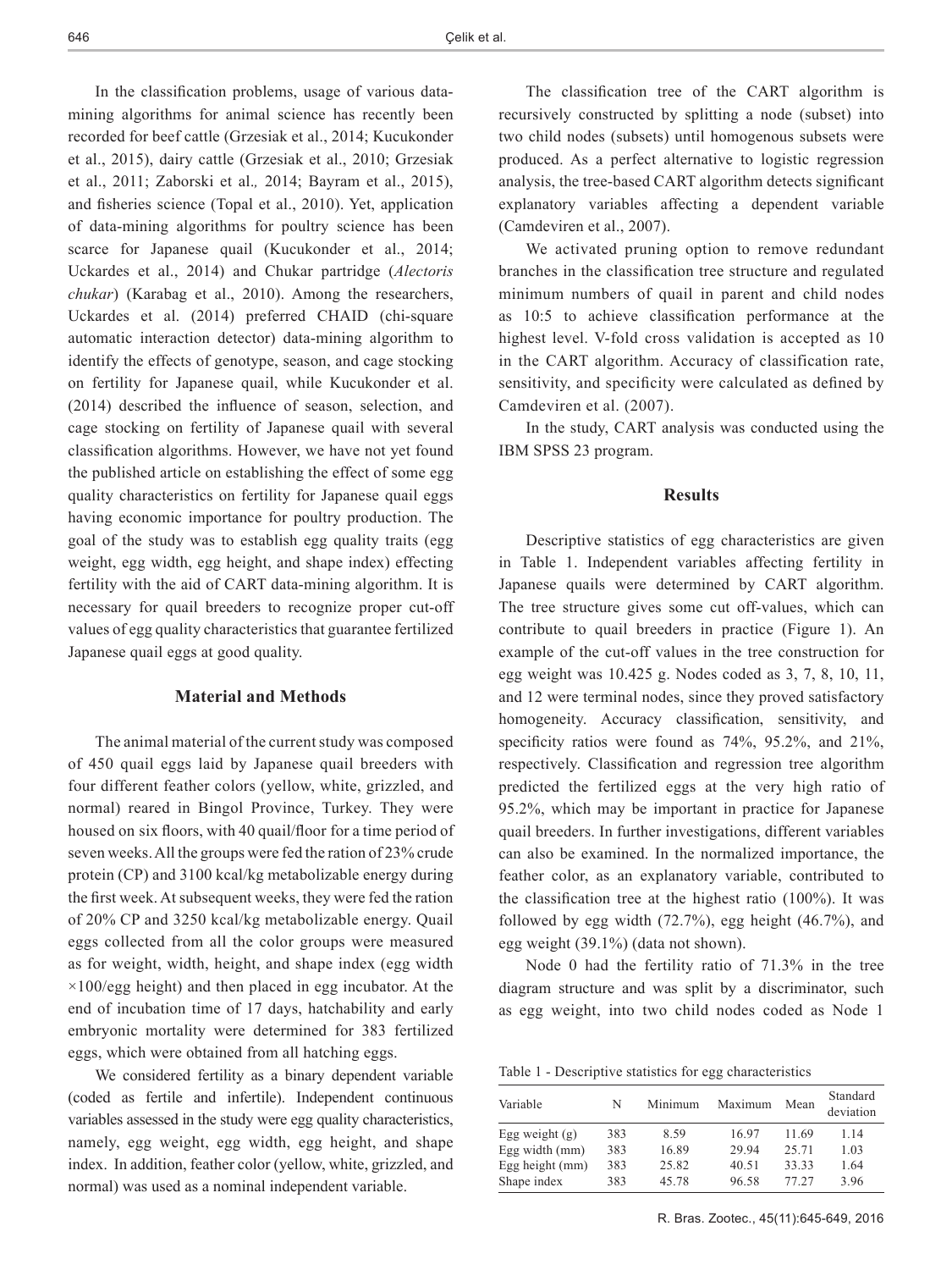and Node 2, respectively. Node 1 is the group of eggs weighing 10.425 g or lighter and presented a fertility ratio of 54.5% from 44 eggs. When the classification tree was observed with the fertility ratio of 73.5%, Node 2 was the group of eggs whose weight was heavier than 10.425 g. In addition, it was remarked that 88.5% of all the eggs  $(n = 383)$  examined in the quail study were assigned to Node 2 ( $n = 339$  eggs).

The first discriminator for Node 1, split into Node 3 (17 out of 383 eggs) and Node 4 (27 out of 383 eggs), respectively, was feather color as an explanatory variable. Node 3, with the fertility ratio of 29.4%, was the group of eggs whose weight was 10.425 g or lighter g in only yellow Japanese quails. Node 4 was the group of eggs whose weight was 10.425 g or lighter in Japanese quails with white, grizzled, and normal-colored feathers. Node 4, with



Figure 1 - The classification tree constructed by CART algorithm for fertility ratio.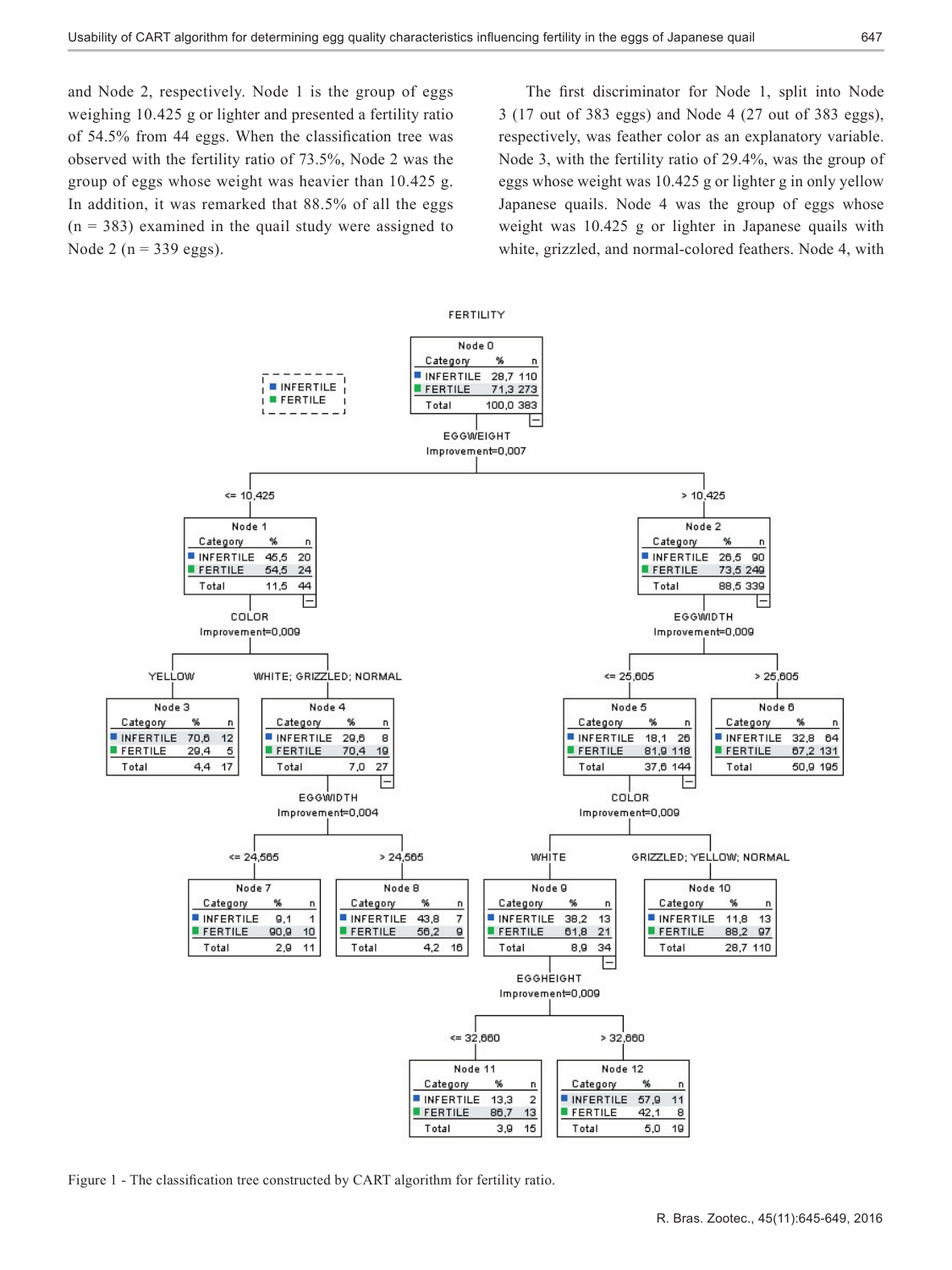the fertility ratio of 70.4%, was characterized by fertilized eggs, but Node 3 was characterized by unfertilized eggs. Nodes 7 and 8 were obtained from Node 4. Node 7 is the group of eggs whose weight was 10.425 g or lighter and whose width was 24.565 mm or narrower for Japanese quail with white, grizzled, and normal-colored feathers. The highest fertility ratio of 90.9% was obtained from the eggs in Node 7, which was obtained from Node 4 to characterize fertilized eggs very well. Node 8 was the group of eggs whose weight was 10.425 g or lighter and whose width was wider than 24.565 mm for white, grizzled, and normal-colored feathers. Node 2 was partitioned by egg width into two child nodes, Node 5 and Node 6, with the fertility ratios of 81.9% and 67.2%, respectively. The group named as Node 5 was of eggs whose weight was heavier than 10.425 g and whose width was 25.605 mm or narrower. As a terminal node, Node 6 was the group of eggs whose weight was heavier than 10.425 g and whose width was wider than 25.605 mm. Node 5 was divided into Node 9 and Node 10 according to color variable. Node 9, split by egg height into Node 11 and Node 12, was the group of eggs whose weight was heavier than 10.425 g and whose width was 25.605 mm or narrower in only white Japanese quails. It also provided the fertility ratio of 61.8%. Node 10, with the fertility ratio of 88.2%, was the group of eggs whose weight was heavier than 10.425 g and whose width was 25.605 mm or narrower for Japanese quails with grizzled, yellow, and normal feather colors. With the fertility ratio of 86.7%, Node 11 was the group of the white Japanese quail eggs whose egg weight was heavier than 10.425 g, whose egg width was 25.605 mm or narrower, and whose height was 32.660 mm or shorter. Node 12 was the group of the white Japanese quail eggs whose egg weight was heavier than 10.425 g, whose egg width was 25.605 mm or narrower, and whose height was taller than 32.660 mm.

### **Discussion**

Dudusola (2013) reported better outcomes in hatchability (96.05% and 95.74%) and fertility (95% and 94%) at 22 weeks of age in comparison with 36 weeks of age for light and heavy egg weight groups of Japanese quail. Studying the influence of cage type and mating ratio on fertility of the eggs of Japanese quail, Narinc et al. (2013) noticed that the higher fertility ratios of 87.43 and 84.26% were estimated for the quails housed in individual cages and colony cages, respectively, compared with the overall fertility ratio in the study. The current general fertility ratio was lower than the ratio (82%) given as a result of selection studies in Uckardes et al. (2014). However, the authors

found the highest fertility ratios for control line (96.4%) and selection line (90.6%) at a stocking density of 240 cm2 /quail in autumn in the CHAID analysis. The highest fertility ratio (90.9%) was recorded for the eggs whose weight and width were 10.425 g or lighter and 24.565 mm or narrower in other colored quail except for yellow quails in the current data. However, the present highest ratio was slightly lower in comparison with the corresponding ratios informed by Uckardes et al. (2014). The main difference for fertility in literature may be attributed to usage of different factors (cage type, stocking density, mating ratio, and rearing system etc.), sample size, data-mining algorithms, and especially selection. The current visual data proved that the fertility ratio could vary based on feather color groups of Japanese quails when some nodes (Node 3 vs. Node 4 and Node 9 vs. Node 10) were examined. The color factor had much more contribution (100% normalized importance) in the construction of the classification tree diagram compared with other egg quality characteristics in the study. As in fattening performance, carcass, and egg quality characteristics (Inci et al., 2015), the fertility of the quail eggs should be considered in respect to different feather colors. The knowledge may be profitable for further relevant studies due to economic factors.

It was observed that 88.5% of the eggs obtained in the study were found heavier than 10.425 g (Node 2). Turkmut et al. (1999) reported that egg weight could be improved through selection program. Kucukonder et al. (2014) mentioned the importance of selection studies in fertility with major factors such as season and stock density. The present results are important for improving fertility and hatchability of Japanese quail.

Accuracy classification ratio (74%) for the classification tree constructed by the CART algorithm was lower compared with Kucukonder et al. (2014), with accuracy classification ratios of 85.71, 91.58, 98.59, 91.06, and 99.73% for Naïve Bayes, KSTAR, ANN, RBF Network, and Ridor data-mining algorithms, respectively. The difference may be occurring as a result of differentness in handled factors, data mining algorithms, other management conditions, and genetic level. However, CART algorithm produces a decision tree diagram and the visual results are easier to interpret compared with the algorithms specified by Kucukonder et al. (2014).

It could be stated that the current classification tree data revealed more different information about fertility compared with similar studies. Nodes numbered 7, 10, and 11 produced the highest fertility ratios, which may be baseline information for further selection studies. Additionally, the classification tree result revealed that